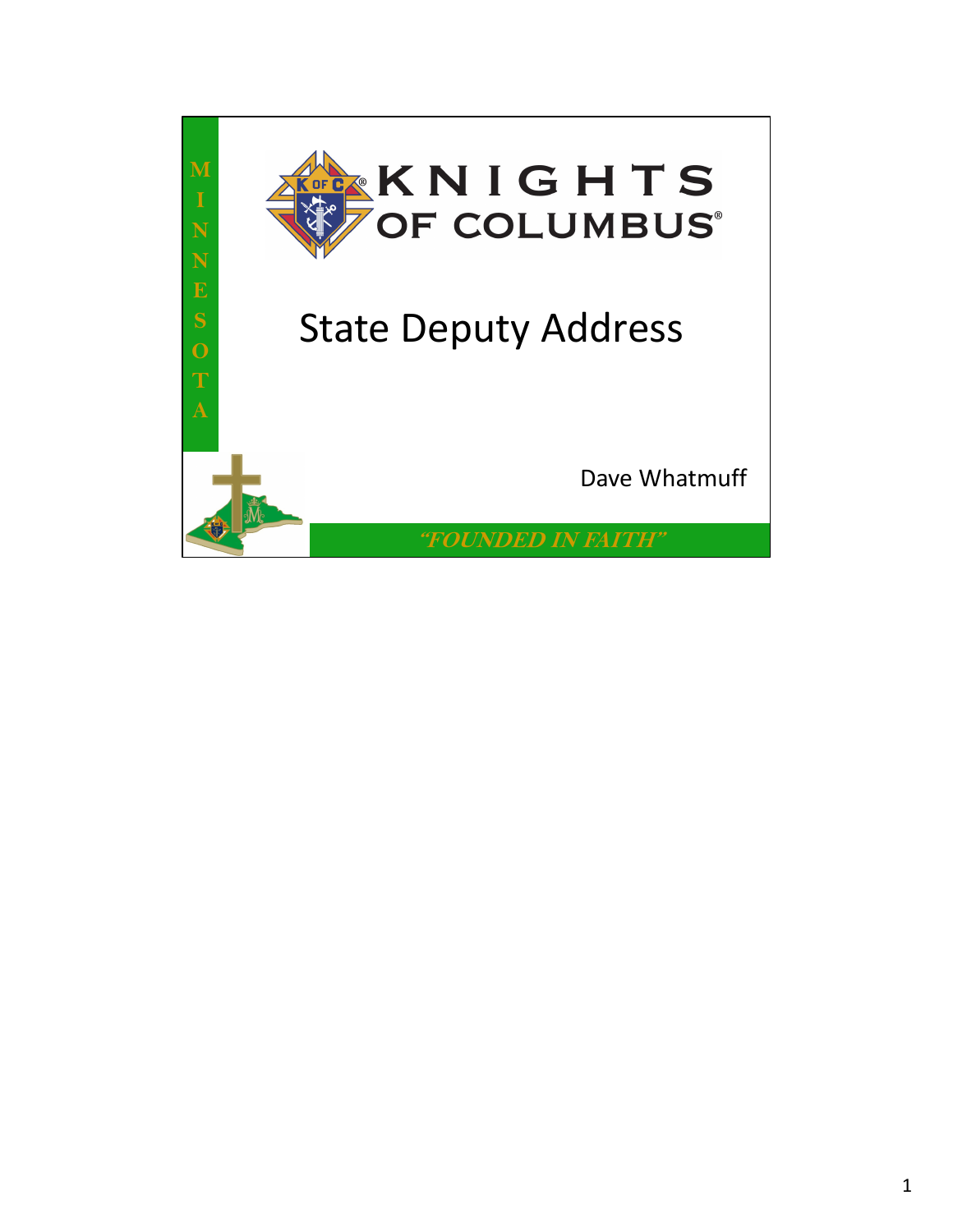

Based on last 3 years …

Recent Performance ‐ our intake averaged 1000 new members Market Opportunity – Catholic Population 0.6% drop Penetration. – members/active Catholics 32% Reality – how well did councils recruit in previous years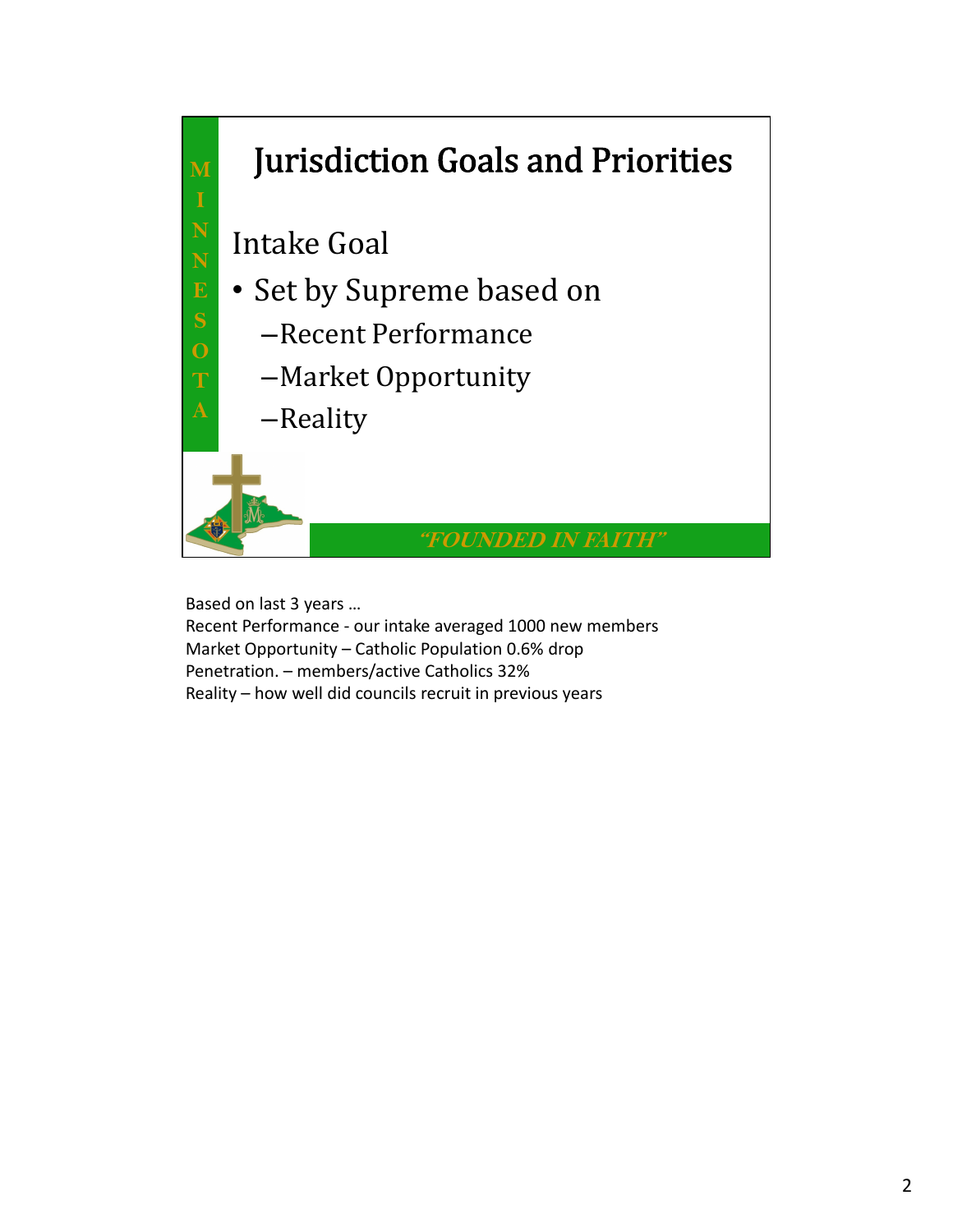

Intake goal is 1050 … 64 less than last year Net is Intake minus Suspensions

Online membership is included in the total

Net/Net is Intake minus Suspensions minus Deaths: this is a measure of whether the Order is growing or not in Minnesota. For about the last 10 years this has averaged ‐500 456 parishes do not have a council … our goal is to reduce this number by at least 4 Round Tables are an important step, and we will be emphasizing the need for RTs in Council serving multiple parishes!!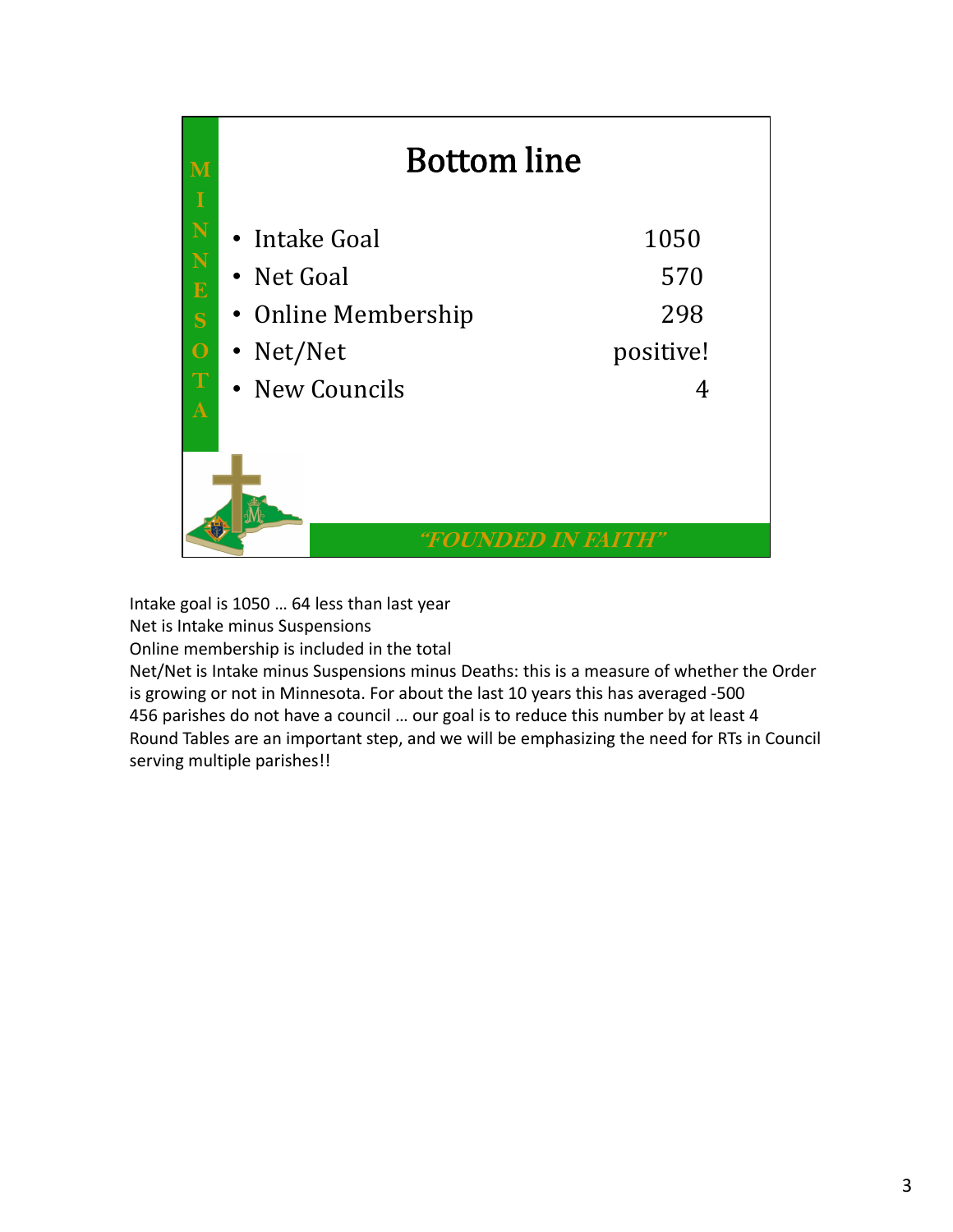

HOW are we going to achieve this?

"It is the sacred duty of every Knight of Columbus to offer membership to every eligible Catholic Man"

St Francis said "Preach the Gospel constantly … and if necessary use words!"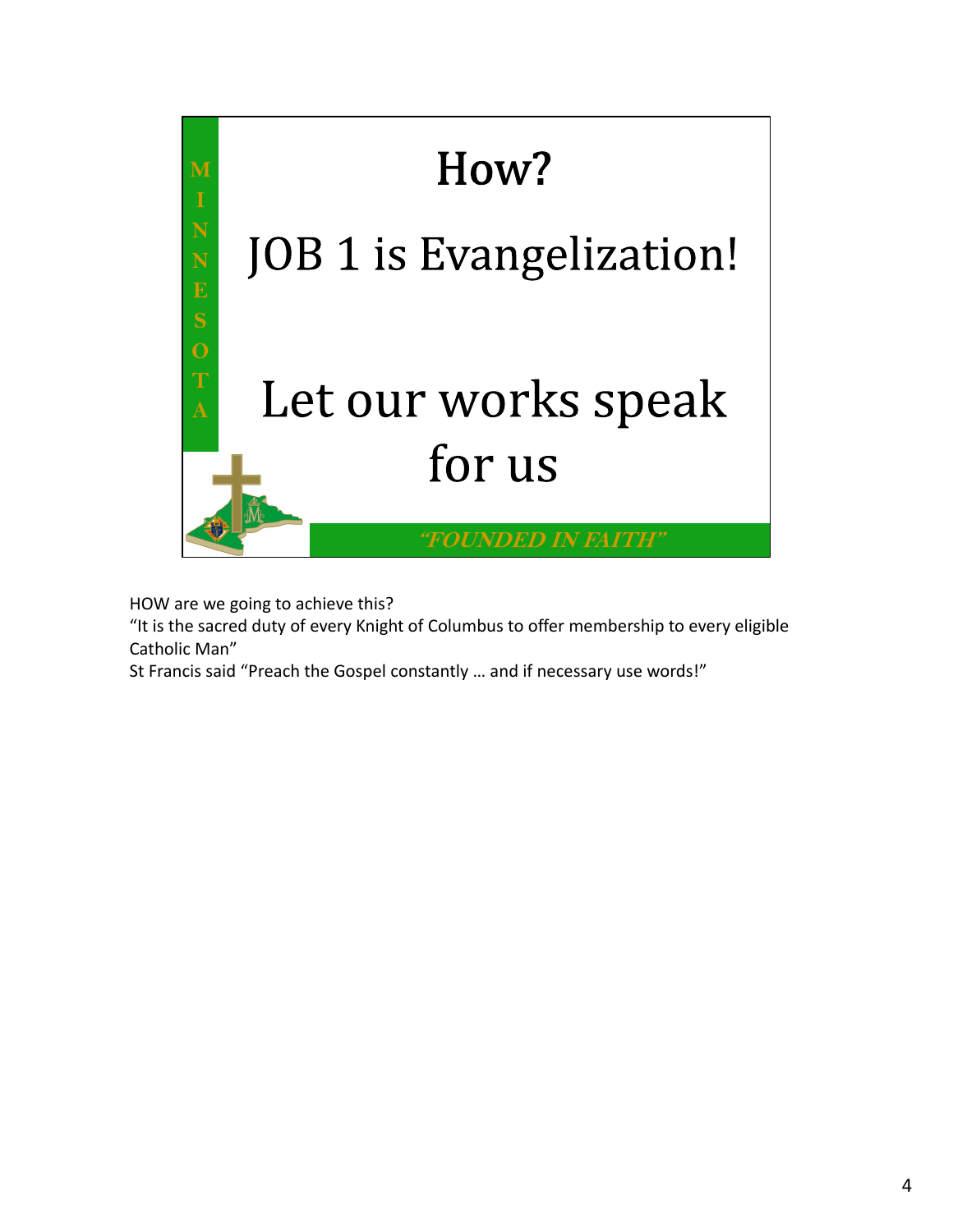

LNNB – Brother Knights #1

Constant Communications is key!

Personal contact!

Continue the great work done during the pandemic

Faith in Action … Note the key word "Faith"

Continue our great charitable works of course …

Ultrasounds, Wheelchairs, Special Olympics, and others

BUT have an increased emphasis on those programs which evangelize our Faith (see video later)

(Not just those in the "Faith" category – SPD Joe will go into more details)

Invite the parish and local community to join us in these Faith programs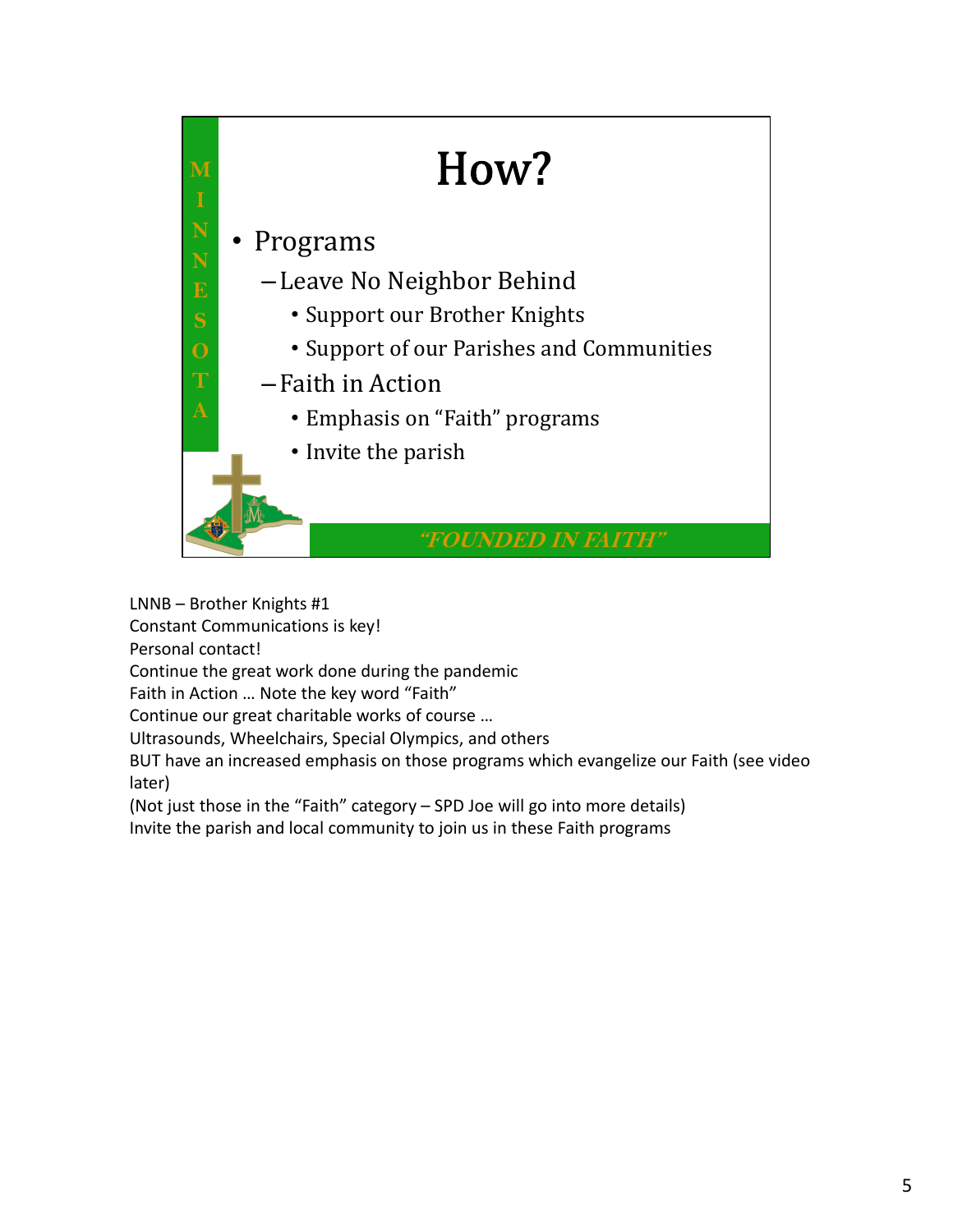

## HOW?

Delta drives have proven effective – and we can help! Important to follow the guidelines Advertise – bulletin and pulpit announcements Effective speaker – doesn't have to be long, we can provide a script Ambassadors handing out prayer cards "a gift from the KofC" Landing page to request more information (council does not need to have their own) Raffle – all who ask for more information (Holy Statue) Jon Olson can help – you'll hear from him this afternoon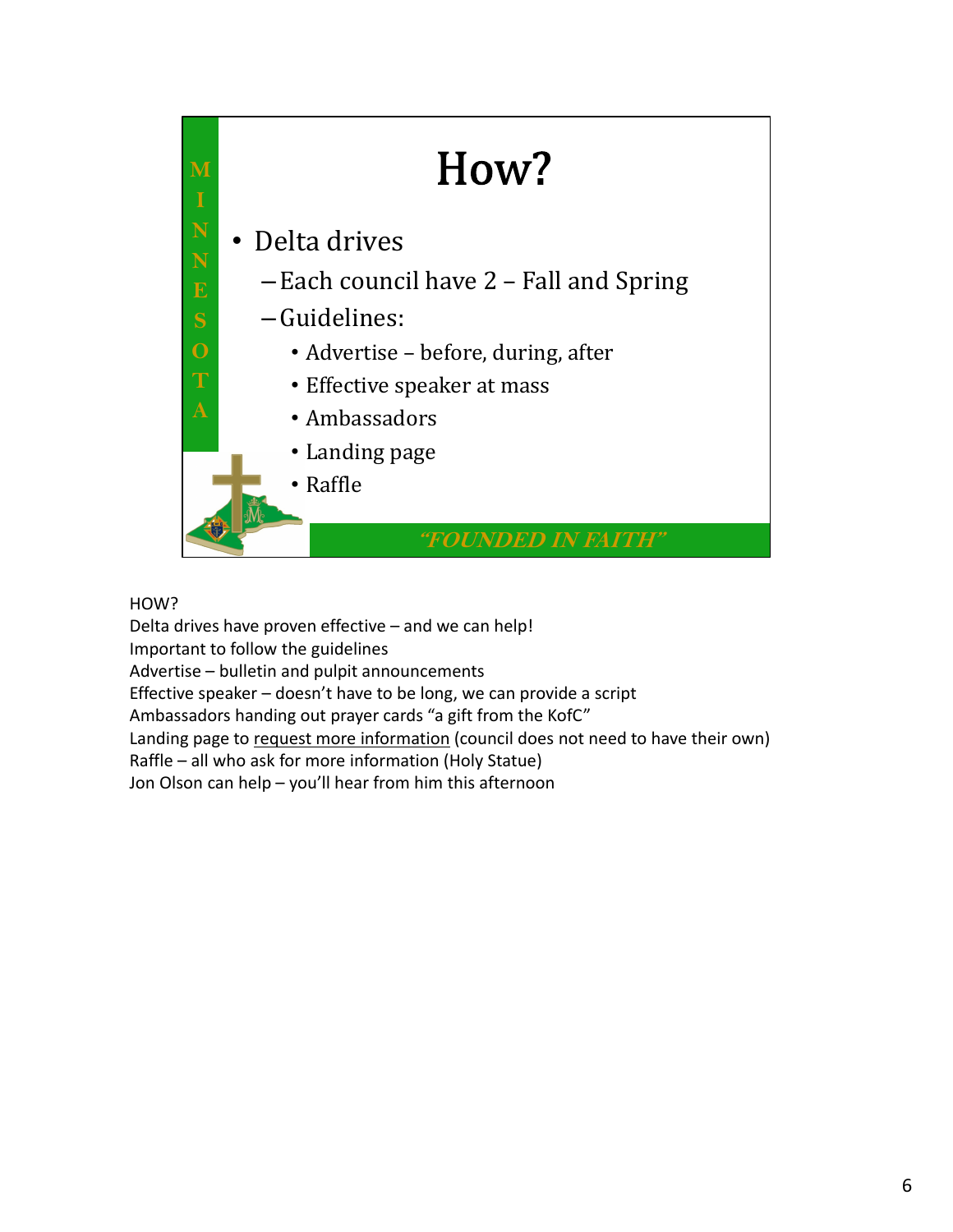

You'll hear this from us time and again **Communication** is KEY to retaining members. Phone tree – divide list so no one has more than 10 Some may need a personal visit May be in need of help, or may just need an invitation, or just a bit of TLC Don't let the Dues Bill be your first contact!!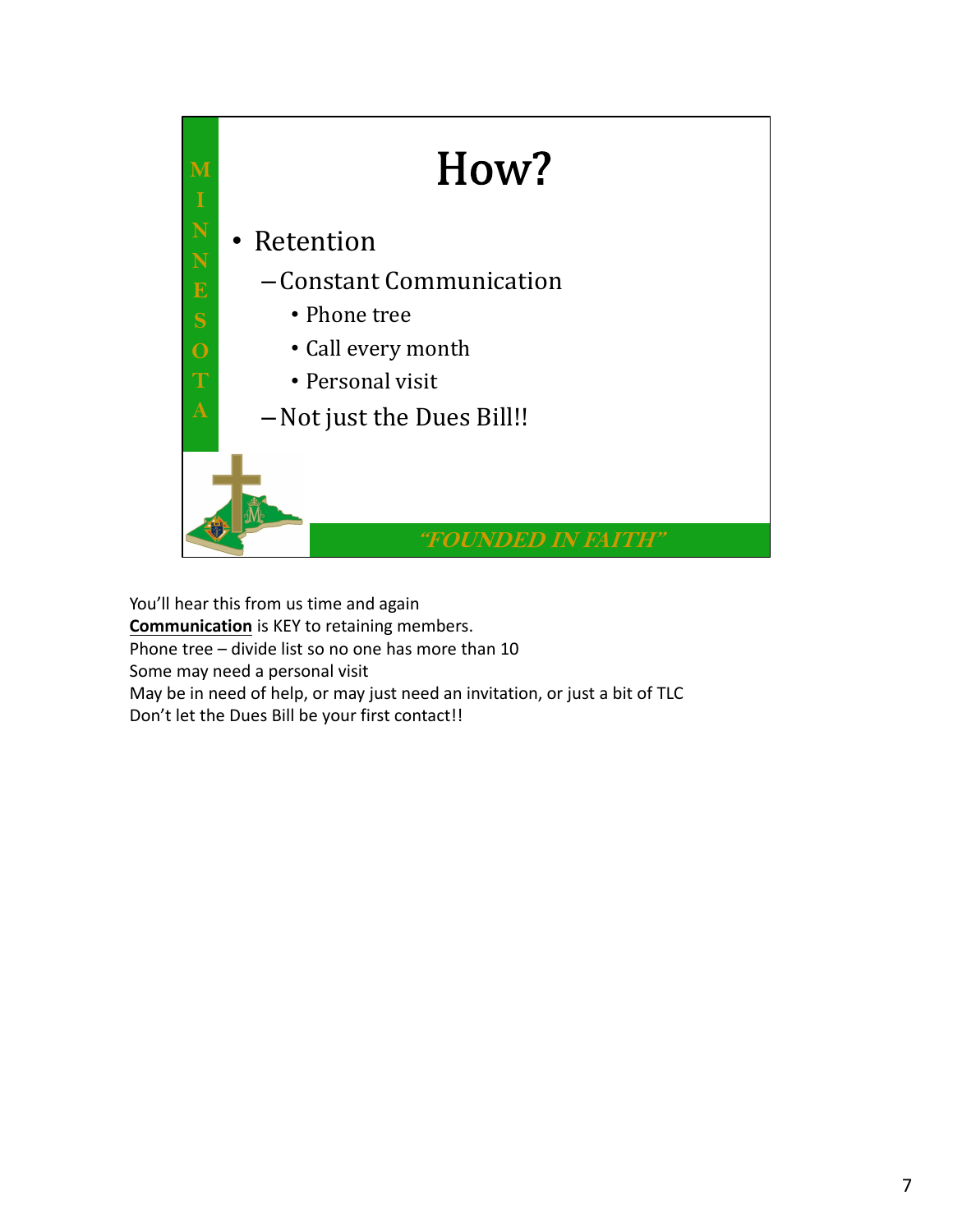

We must all do our part! We have to ask these non-recruiting councils to help us SMD Patrick will have more details of the breakdown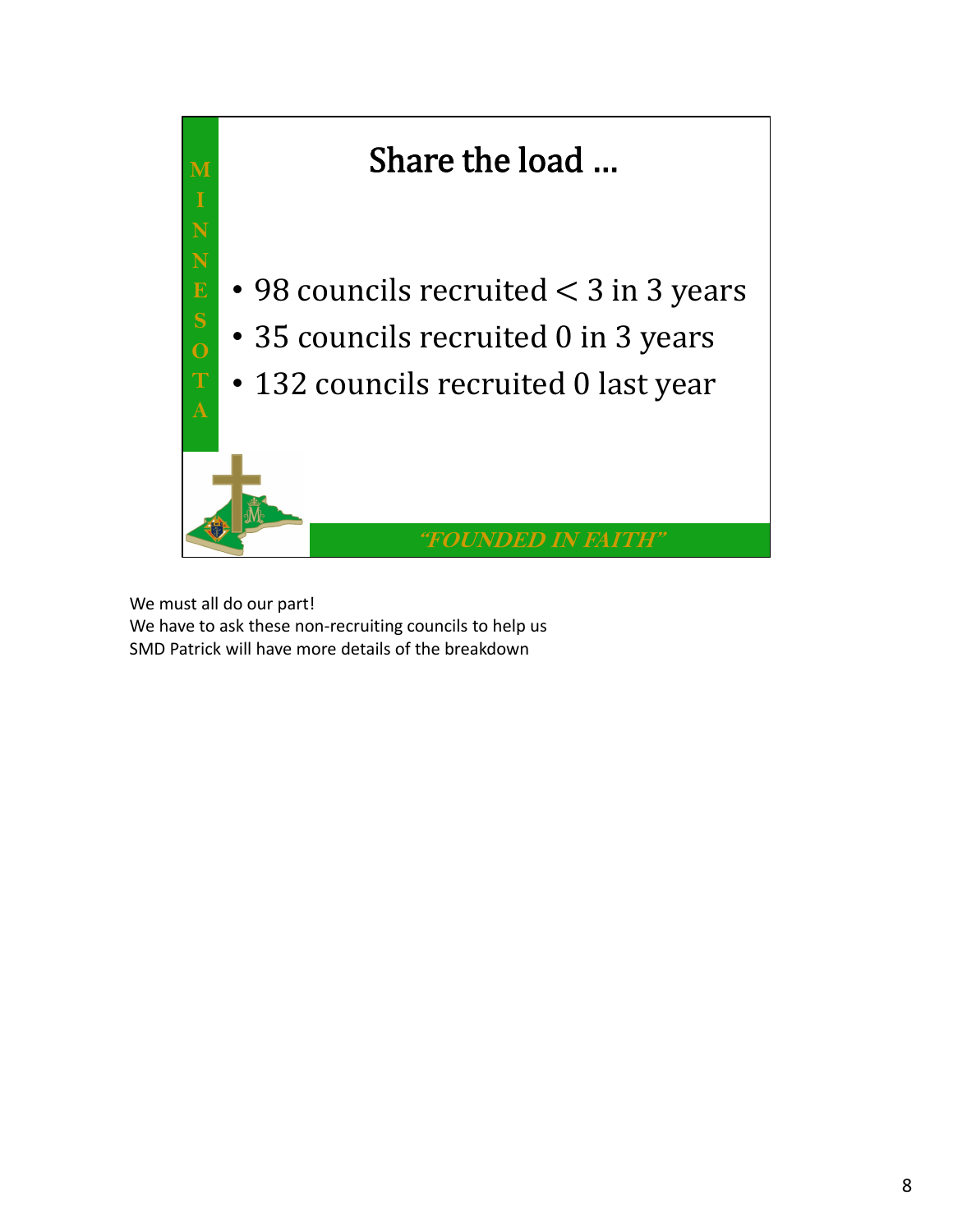

No … this is not my last slide! :o)

This is how we propose to say "Thank you" to those VIE's … Very Important Evangelists We will show our appreciation to councils with the following awards ...

Fast start – Let's avoid the summer close-down! Councils recruiting 5 new members by September 1 : GK and MD receive a KC family Bible

Resurrection – aimed at getting the non-recruiting councils into action (Councils which have not recruited a member in 2 years): Recruit 3 new members by Easter: GK receives a KC Walnut Crucifix, DGK, MD, PD all receive KC ball caps, Council gets \$100 check.

Delta drives: Host a Delta drive – GK and MD receive a Minnesota "challenge coin". Bonus for GKs hosting 2 Delta Drives (October and March) receive a KC jacket!

Youth Protection: (less than half of our councils were totally compliant last year) For Total Compliance, GK and the three compliant directors will receive a limited edition State Pin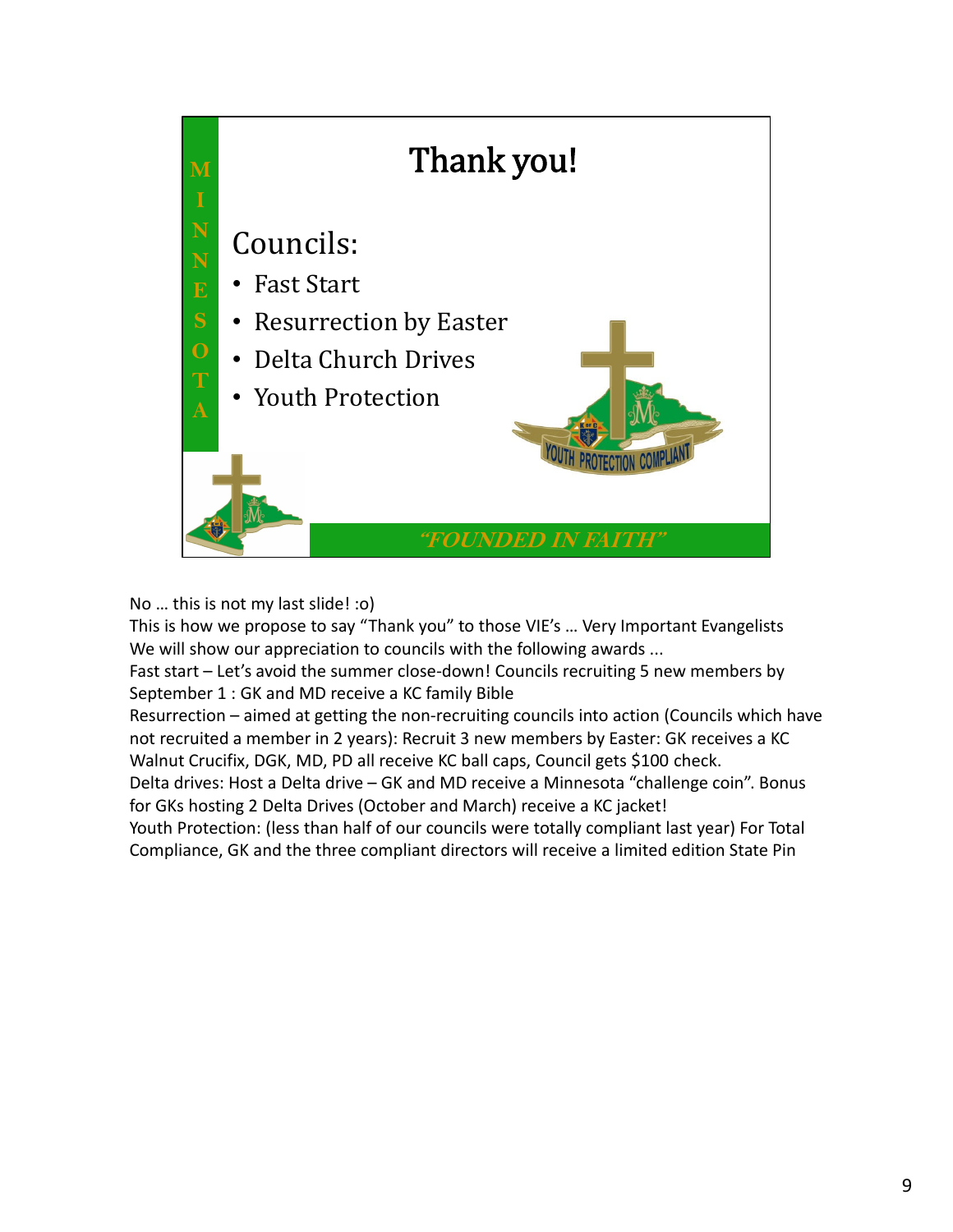

We will show our appreciation to DDs ...

Districts recruiting 12 new members (net) by December 25th: DD receives \$100 check and "special mention"

Resurrection – DDs of Councils receiving the Resurrection Award (Councils which have not recruited a member in 2 years recruit 3 new members by Easter) will receive \$50 check, for **each** such council.

Delta drives: DDs of Districts where ALL councils host a Delta drive will receive a KC shirt. DDs winning this award in both Spring and Fall receive a KC jacket!

Youth Protection: DDs of fully compliant Districts (all councils compliant) also receive the Compliant Pin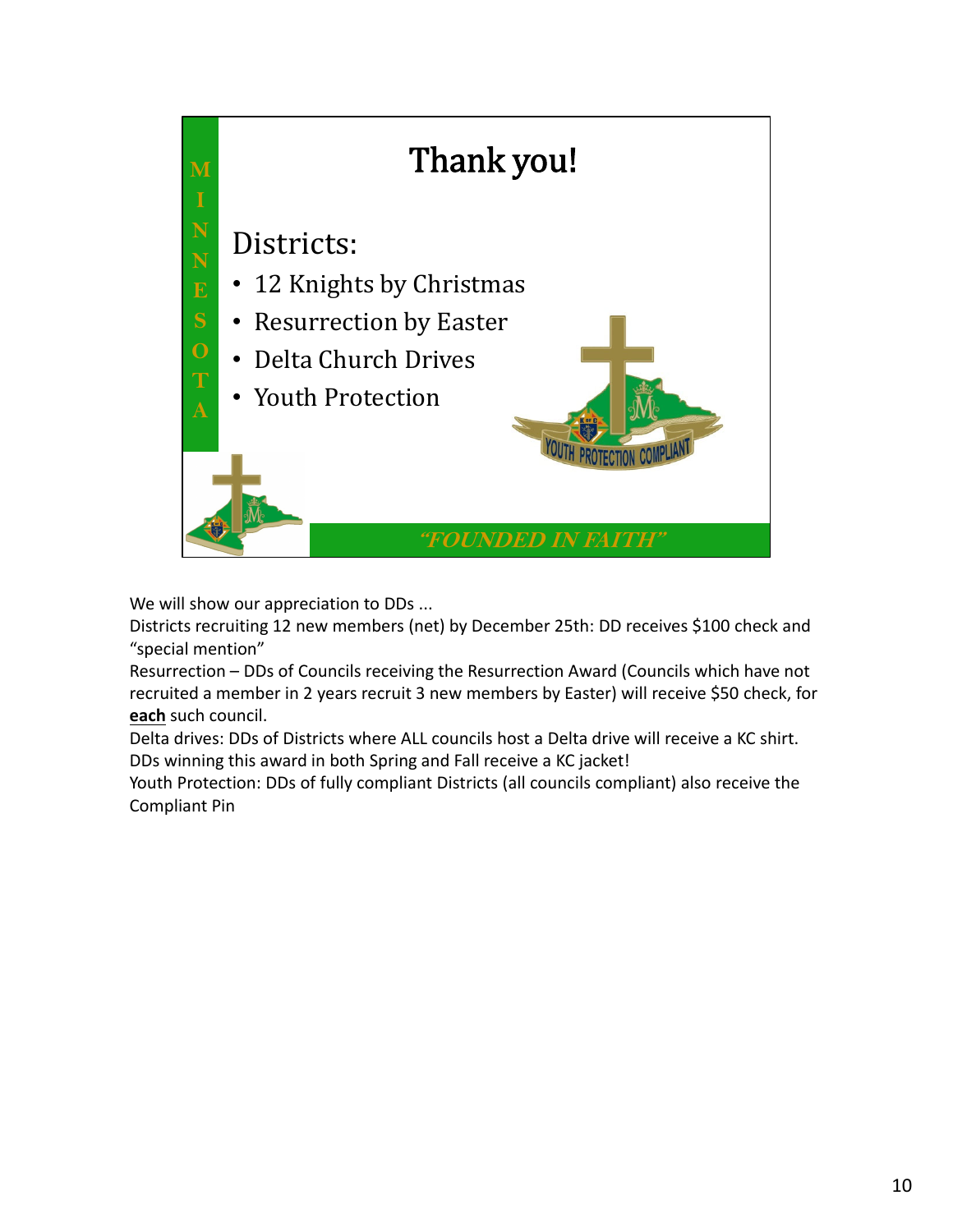

We haven't forgotten our Regional Consultants ...

Delta drives: Region Coordinators having 3 or more Districts earn the Delta Church drive award will receive a KC Walnut Crucifix. RCs winning this award in both Spring and Fall receive a KC jacket!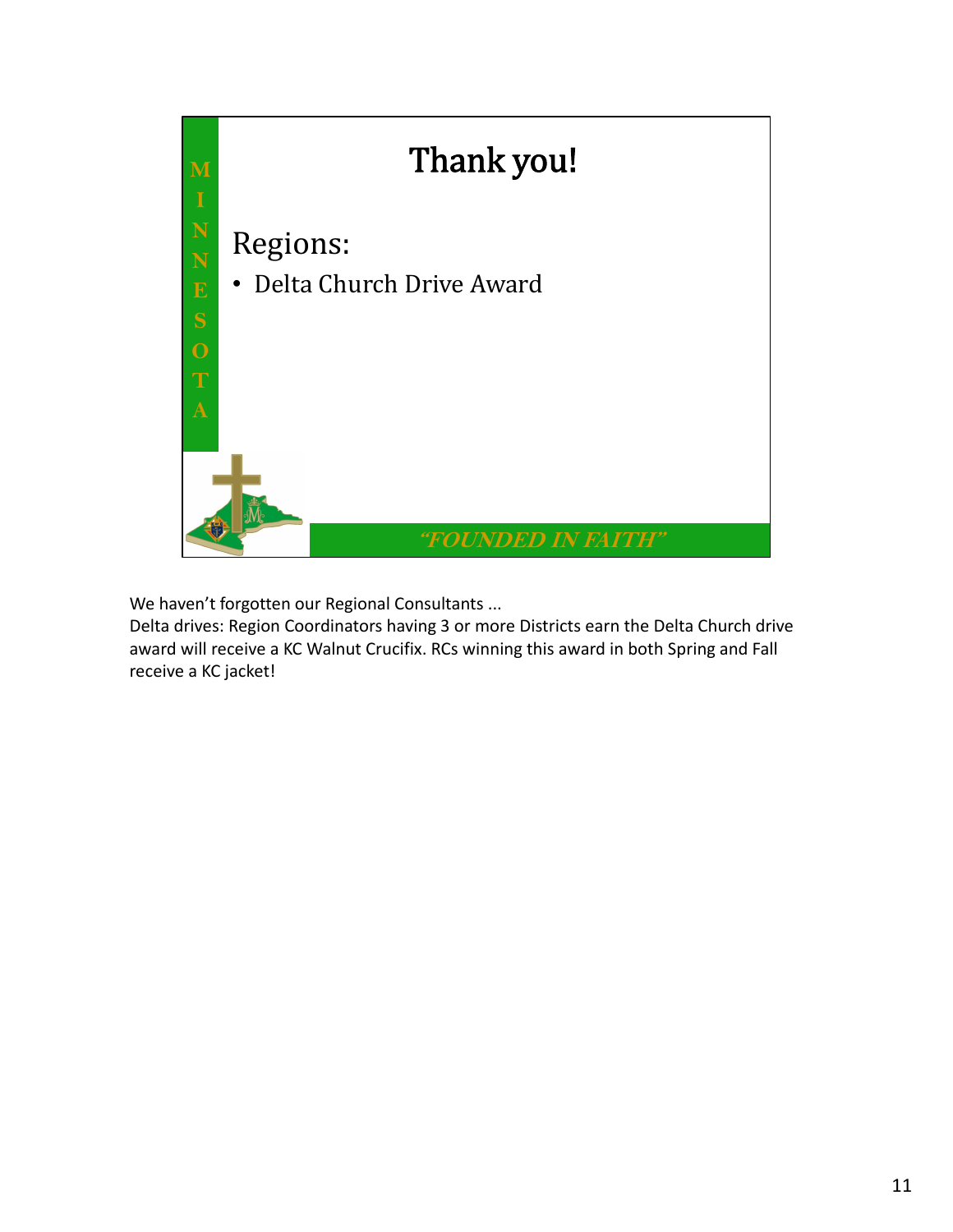

For ALL members:

Recruit 3 new members, and have your name entered for the draw. For each additional 3 get another entry.

Details will be in the Knightly News or State website.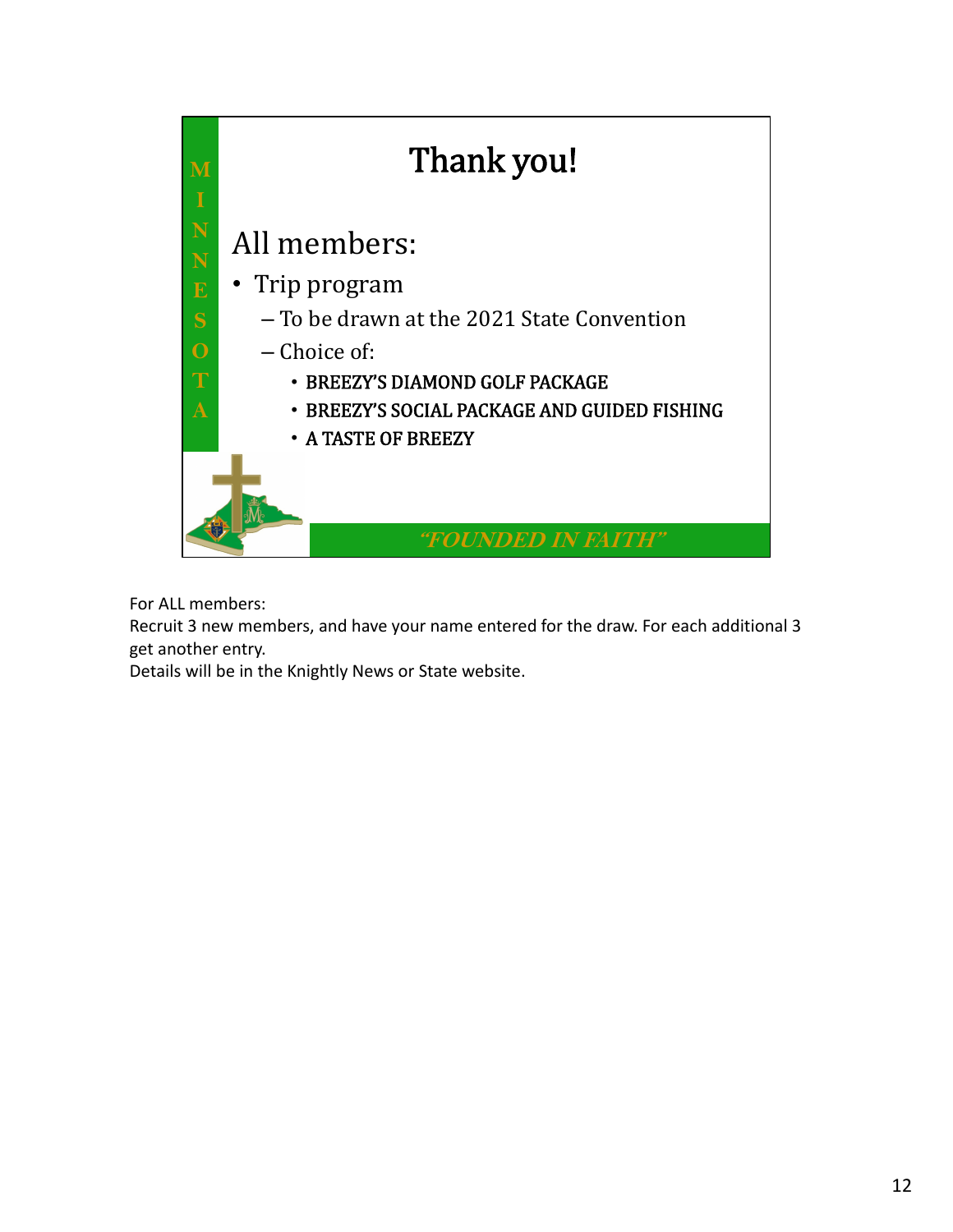

Quarterly Regional Meetings – may be "virtual", but all DDs expected to attend Biannual District Meetings – within a month of the Org meeting and mid‐year (mid‐winter) meeting. Again, may be a "virtual" meeting, but at least the GK and MD from each council expected to attend

Council visits – at least one visit per month. If the council meeting has a virtual option, the DD may attend virtually, but should provide a report to the council membership.

DD should provide a report of his activities to the Regional Coordinator on the  $1<sup>st</sup>$  of each month, using the simple form provided.